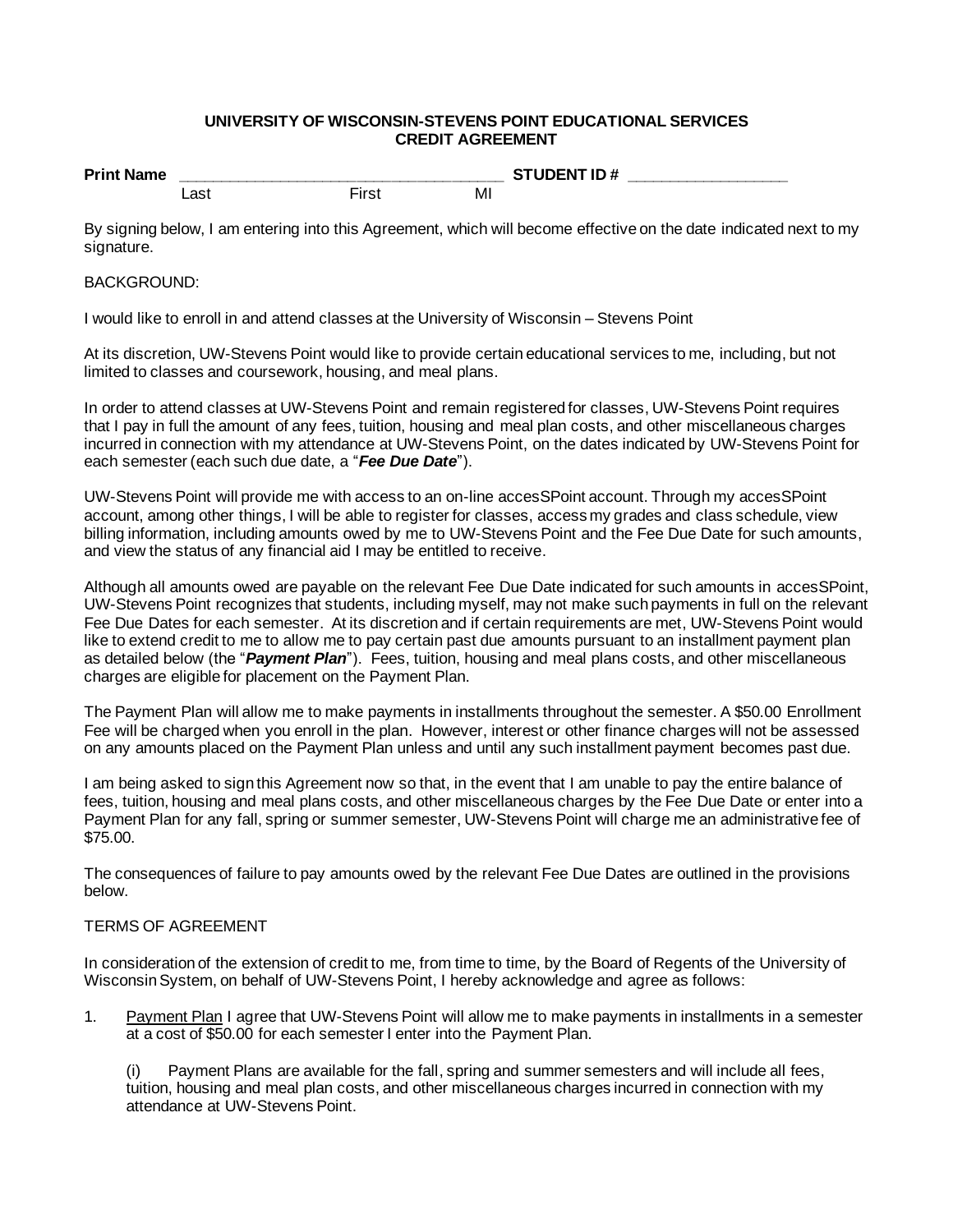(ii) At its discretion, UW-Stevens Point may allow me to be placed on the Payment Plan after the published fee due date for the relevant semester.

(iii) A \$15.00 administrative fee ("Late Fee") will be added to my account if any Payment Plan installments are not paid by the installment due date.

(iv) The Payment Plan installment due dates are due based on the tuition start date. (check your accesSPoint account for dues dates).

(v) The first installment payment must be paid on the first installment due date. The Payment Plan installments will automatically adjust for any credits posted to my account. I must approve any increases to my Payment Plan installments. Any amounts I do not approve to be added to my Payment Plan are due to UW-Stevens Point by the published Fee Due Date.

(vi) In the event I fail to make two Payment Plan installments, I will be withdrawn from the Payment Plan and assessed a \$75.00 administrative fee. Any amounts due and unpaid by any Payment Plan after the first Payment Plan due date will accrue interest as indicated in section 2(ii) from such date. (Amounts placed on the Payment Plan will not accrue interest unless and until two installment payments are missed.)

(vii) UW-Stevens Point has the right to deny participation in any Payment Plan for any semester without further notice to me.

2. Finance Charges & Amounts Owed. I agree to pay:

(i) The amount of any and all fees, tuition, housing, and meal plan charges, and any other charges related to UW-Stevens Point's provision of educational services to me, assessed by UW-Stevens Point and charged to my accesSPoint account.

(ii) Interest on any unpaid principal amount of any and all fees, tuition, housing, and meal plan charges and other charges related to UW-Stevens Point's provision of education services to me, from the Fee Due Date of each such amount (as indicated in accesSPoint), until such principal amount shall be paid in full, at a rate of (12) % per year (1% per month); *provided, however,* that interest will not accrue on any amounts placed on a Payment Plan until I am withdrawn from the Payment Plan.

(iii) Any other late charges ("*Late Charges*") and collection costs ("*Collection Costs*") that may become due as provided in this Agreement.

3. "accesSPoint" & Published Fees. I agree to use my "accesSPoint" account to obtain the most accurate and current information regarding any amounts owed and Fee Due Dates, to check that account monthly, and to read the on-line published fee fact information sheet located at the Bursar's website

<https://www.uwsp.edu/SFS/Pages/default.aspx> each semester for additional Installment Payment Plan, date and payment information.

4. Course Cancellation & Registration Hold. I understand that my failure to pay any amounts assessed by UW-Stevens Point, when due, may result in my registration for courses being cancelled without further advance notice, and that registration and enrollment for future semesters may not be permitted unless my account balance is current.

5. Restriction of Records. I hereby authorize the UW-Stevens Point Registrar to restrict the use of my records to prevent my registration and to withhold my transcripts in the event that I fail to timely comply with the payment obligations of this Agreement.

6. Student Services In the event that I fail to timely comply with the payment obligation of this agreement, I understand that my access to student services on the UW-Stevens Point may be suspended until such payment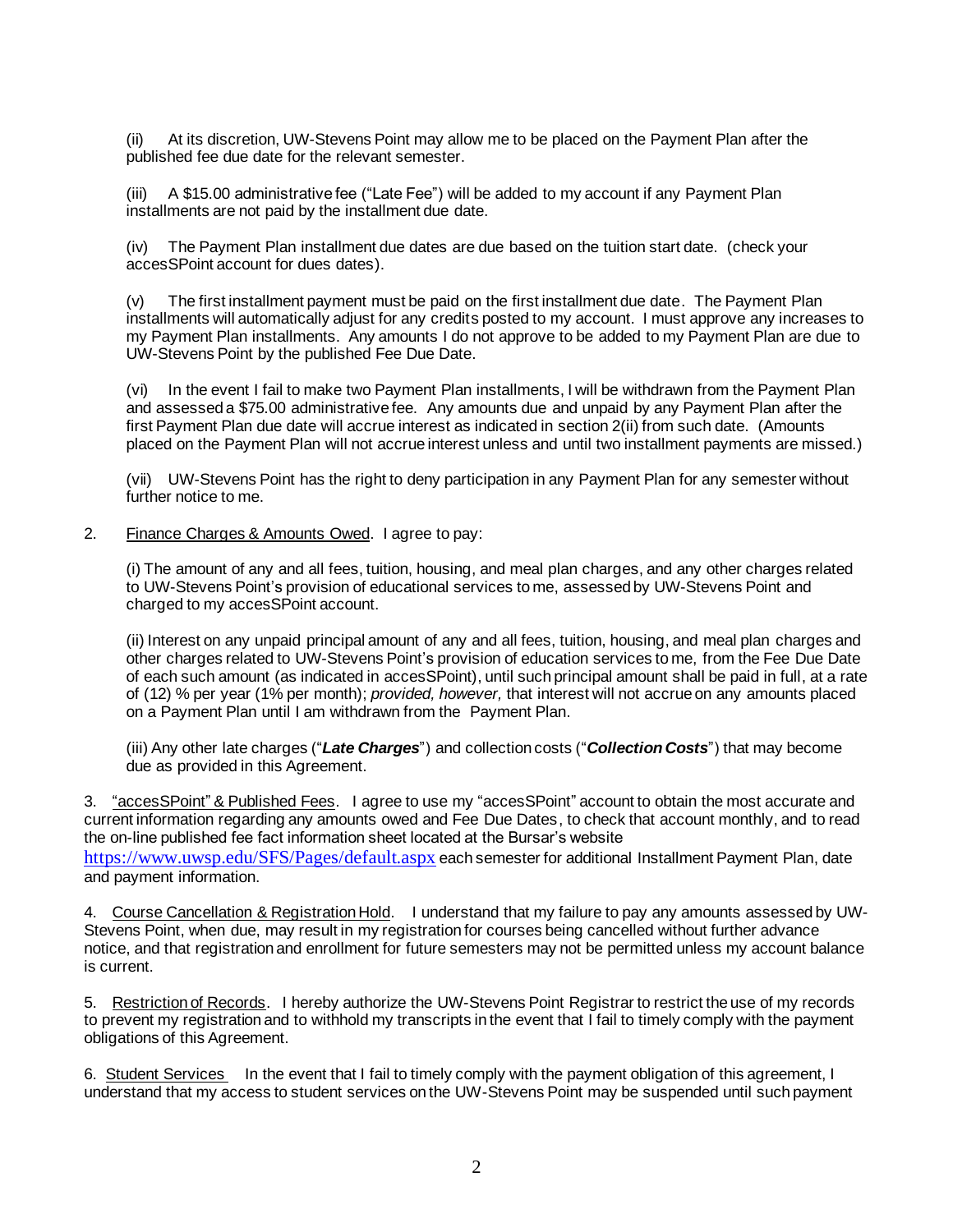obligations are satisfied. Student services include use of a campus ID card, access to a student e-mail account, and access to campus facilities.

7. Financial Aid. I understand that aid described as "estimated" on my Financial Aid Award does not represent actual or guaranteed payment but is an estimate of the aid I may receive if I meet all requirements stipulated by that aid program.

I understand that if I receive any type of federal financial aid (including Stafford loans and/or PLUS loans) and then withdraw from UW-Stevens Point or reduce my credit load, my financial aid eligibility may be re-calculated. A percentage of the aid I received may be considered unearned and may have to be returned to the funding source and I will be billed for that amount and any outstanding educational benefit overpayment. At its discretion, UW-Stevens Point may allow me to repay this amount in installments, but I understand that I may be assessed finance charges on this balance until it is repaid in full.

8. Default. If I fail to make any payment when due, UW-Stevens Point may declare the entire balance of any amounts owed (including principal, interest, late charges and collection costs) to be due and payable within 15 days after giving me written notice of such default if I fail to make the payment that is due, within that same 15 day period.

9. Changes to Terms. UW-Stevens Point has the right to unilaterally make changes affecting the future terms of my account, including finance charges to be imposed, by mailing to me at my last known address notice of any such changes prior to their effective dates. Any such changes will only apply to future extensions of credit.

10. Prepayment. I may pay the remaining balance on my account or more than the minimum payment at any time to avoid or reduce future finance charges.

11. Term of Agreement. This Agreement is effective as of the date signed below and will continue to be in effect throughout my time of study at UW-Stevens Point.

12. Changes to Contact Information. I agree to inform the school of any change in my name, address, telephone number, or Social Security number in a timely manner.

13. Authorization. I authorize UW-Stevens Point and its agents and contractors to contact me at my current and any future cellular phone number(s), email address(es) or wireless device(s) regarding my delinquent student account(s)/loan(s), any other debt I owe to UW-Stevens Point, or to receive general information from UW-Stevens Point. I authorize UW-Stevens Point and its agents and contractors to use automated telephone dialing equipment, artificial or pre-recorded voice or text messages, and personal calls and emails, in their efforts to contact me. Furthermore, I understand that I may withdraw my consent to call my cellular telephone using automated telephone dialing equipment by submitting my request in writing to UW-Stevens Point or in writing to the applicable contractor or agent contacting me on behalf of UW-Stevens Point

14. Waiver of Notices, etc. I hereby expressly and severally waive by myself as the debtor, demand of payment, presentment for payment, notice of dishonor, notice of non-payment, and all other notices except those required by law, and I further agree that this agreement is controlled by the holding of Board of Regents of the University of Wisconsin System v. Mussallem 94 Wis.2d 657, 289 N.W. 2d 801 (1980), and that UW-Stevens Point may, without notice to myself as the debtor, and without affecting the liability of myself as the debtor, renew and/or extend this agreement, accept partial payment thereon, or settle or compromise the amount due or owing.

15. Release of Information. I am hereby being given notice and give my consent, as may be required by law, (i) to allow UW-Stevens Point, at its option, to report favorable and unfavorable credit information pertaining to myself (i.e., credit ratings, etc.) to credit bureaus and other non-campus third parties and, (ii) in the conduct of its credit granting and collection activities, to release my Social Security Number to non-campus third parties.

16. Collection Costs & Late Fees In the event that I fail to timely comply with the payment obligations detailed in this Agreement, I further agree to pay all costs of collection incurred by UW-Stevens Point including, but not limited to, collection agency fees, credit bureau fees, legal filing fees, service of process fees, publication fees,